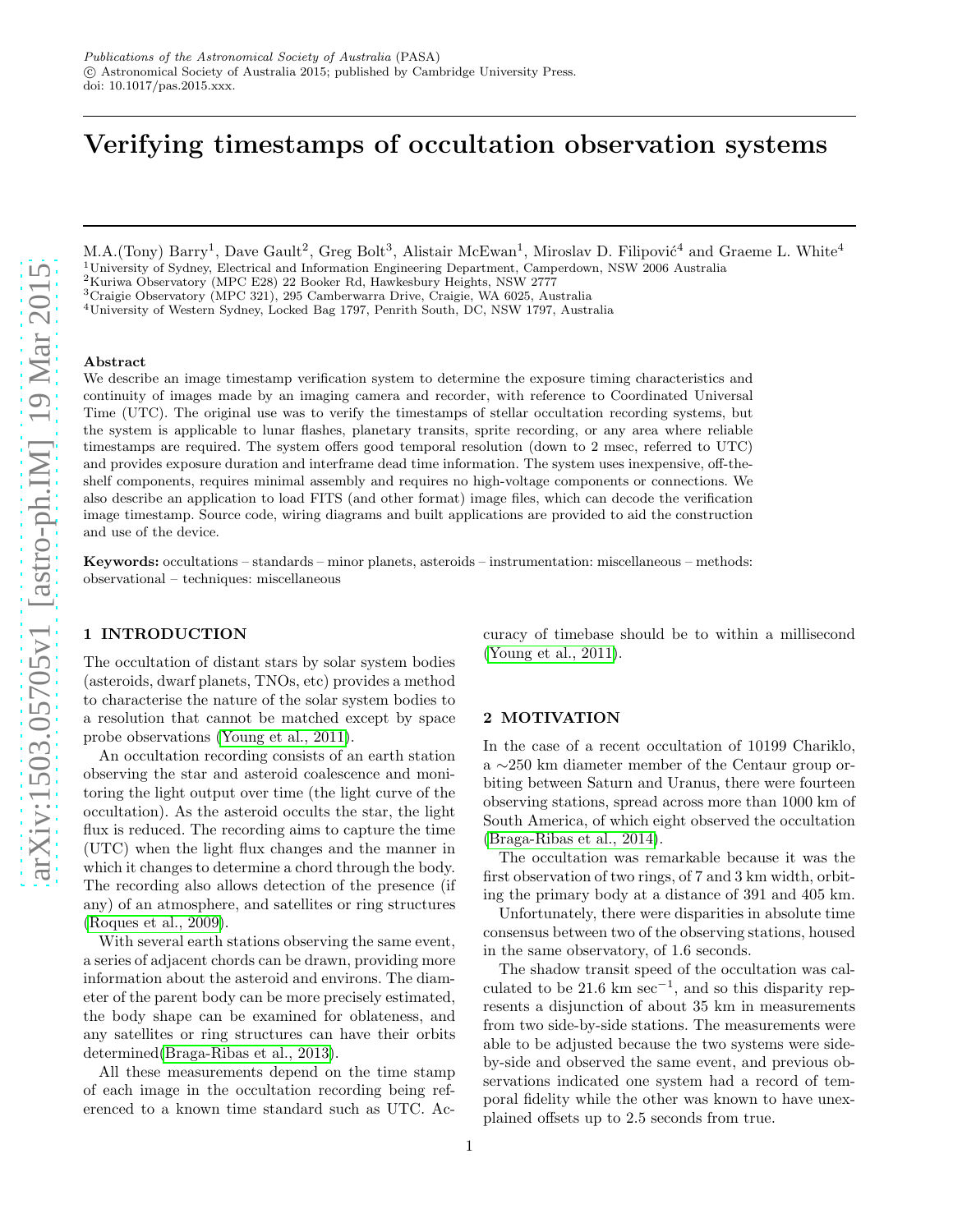There were also timing disparities found with one other station which also observed the occultation, but it could not be adjusted for, because the offset was not able to be characterised. Consequently, the information from this station was not used in the data reduction for the observation of the rings of Chariklo [\(Braga-Ribas et al., Supplementary Information, 2014\)](#page-6-4).

# 3 CURRENT PRACTICE FOR OCCULTATION TIMING SYSTEMS

Most occultation systems in use today rely on either Global Positioning Systems (GPS) based time sources for fidelity to UTC, or use Network Time Protocol (NTP) as the method to synchronise the imaging system computer clock with a Stratum 1 timeserver through a link to the internet [\(Braga-Ribas et al., 2013\)](#page-6-2). Previous methods of timestamping using the reception of specialised radio broadcasts such as Radio WWV in the Americas or Radio VNC in Australia are no longer available or soon to be phased out (Hudgins  $&$  Filipović, 2002).

The aim for accuracy of the timestamp is to be within a millisecond of true, and several GPS based devices exist for the purpose of time-stamping analog video (CVBS), including those devised by BlackBox Camera, Alexander Meier Elektronik, PFD Systems and IOTA.

Specialised digital occultation camera systems such as PHOT, PICO, POETS and MORIS trigger their acquisitions based on GPS signals stated to be within a millisecond of UTC [\(Young et al., 2011\)](#page-6-0) [\(Lockhart et al., 2010\)](#page-6-6) [\(Souza et al., 2006\)](#page-6-7) [\(Gulbis et al., 2011\)](#page-6-8).

Camera systems originally intended for astrophotography generally use the NTP based PC system clock to provide the header timestamp [\(Sicardy et al., 2011\)](#page-6-9).

The time stamp can be either written onto the image itself (in the case of analogue video) or embedded in the image header (for digital video or FITS files).

# 4 VERIFICATION OF TIMESTAMP FIDELITY

The duration of a camera exposure has previously been verified in popular literature [\(Davidhazy A., 2006\)](#page-6-10), by imaging the raster of an analog video screen (cathode ray tube). The timebase of a raster is well controlled, and for short exposures provides an elegant solution. Counting raster lines represented the basis for broadcast camera accreditation before digital cameras became common. Unfortunately, CRT displays are becoming rare, and connecting to the timebase of the display to provide UTC synchronisation requires high voltage interfacing.

Time stamp fidelity to UTC has previously been verified to field resolution (16.7 msec for NTSC, 20 msec for PAL). This is done by observing an optical event such as a flashing light emitting diode (LED) whose time of illumination is well established from electrical measurements and fiducial sources such as the 1PPS signal from Global Positioning System (GPS) receivers [\(Harrington and French, 2010\)](#page-6-11). While this does not establish the duration of the image, it does give an upper limit for the timestamp of the particular frame where the 1PPS LED was observed.

# 5 SOLUTION FOR VERIFYING TIMESTAMPS

One way to verify an image timestamp is to provide an optical device which is crafted to indicate the passage of time in an unambiguous way. When a camera under test takes an image of the device, the image contains information which can be decoded to produce an image start and image stop time.

We describe such a device in this paper. It consists of an array of 500 LEDs, of which only one LED is illuminated at any one time, and only for a short time (e.g. 2 msec). The array begins its first (top-left) LED illumination at a UTC integer second boundary and over the course of that second illuminates each LED for 2 msec, one after the other down the first column, then down the subsequent columns to the right.

This is therefore a moving dot of light, and the camera system being verified records the moving dot of light. In each image, some of the LEDs are illuminated due to the camera recording during the time when those LEDs were active, while others are dark, and the position of the illuminated LEDs in each image provides an unambiguous optical timestamp.

The device uses an internal GPS receiver for reference to UTC, and as per good metrology practice, has a timebase which is accurate to better than a tenth of the basic unit of measure (i.e. for a 2 msec measure, the accuracy should be  $\langle 0.2 \text{ msec} \rangle$ .

The time period from illumination of the first LED to the last is the sweep time. The device provides 4 sweep time settings; 1 second, 2 seconds, 5 seconds and 10 seconds. In this paper we describe the results for the 1 second sweep as this has the most rigorous timing requirements, and use the 1 second, 2 second, and the 5 second sweep as a basis for testing two different cameras in Sections [9](#page-3-0) and [10.](#page-3-1)

We also describe an image analysis program for PC, Mac, and Linux, which can decode the clock display.

Source code, wiring diagrams and built applications are provided to aid the construction and use of the system.

The present verification system has been named SEXTA (Southern EXposure Timing Array) after work by Dangl [\(Dangl G, 2012\)](#page-6-12) - see Acknowledgements and was developed to verify image timestamps for a dig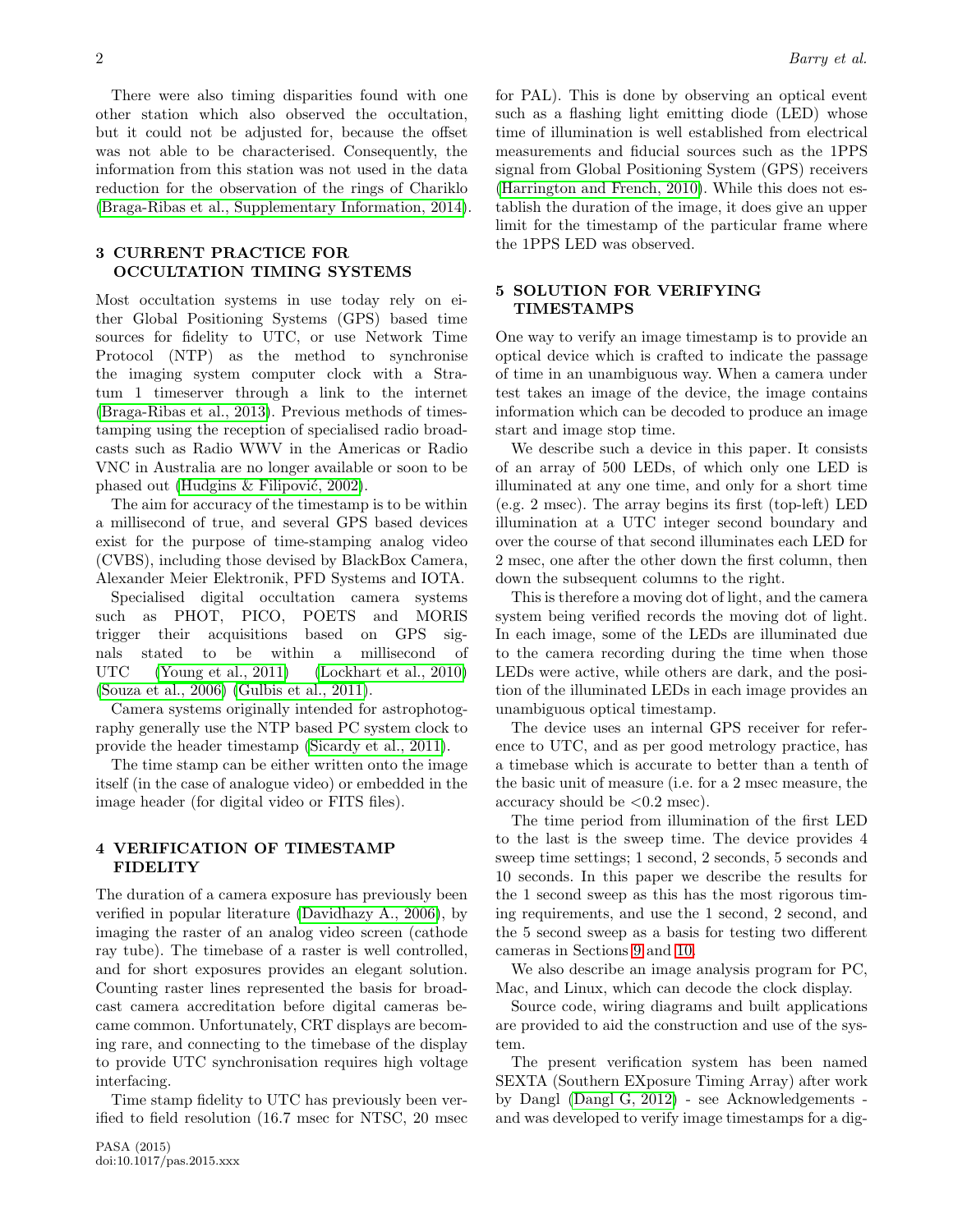ital occultation camera and recorder system developed by the present authors [\(Barry et al., 2015\)](#page-6-13).

## 6 METHOD

The camera system under test is set up to view the SEXTA panel, as shown in Figure [1.](#page-2-0) The item numbers of this list correspond to Figure [1](#page-2-0) items.

- 1. A panel of 500 LEDs. The first LED is illuminated at UT boundary, and each successive LED glows for a set time. For a 1-second sweep, the time is 2 msec. The illumination pattern is down a column, then to the right.
- 2. A "1PPS" LED that flashes with the arrival of the 1PPS signal from the GPS. The fiducial point of the 1PPS LED is the off-to-on transition.
- 3. A "Lock" LED to show the Dot Matrix Display (DMD) panel is locked to GPS;
- 4. An "Almanac-OK" LED to indicate that the GPS almanac is current;
- 5. A 7-segment LED array next to the panel of LEDs to indicate UT hours, minutes, and seconds, and the number of satellites in the GPS fix; and
- 6. An array of ten LEDs to indicate the last digit of UT integer seconds (0-9).

From Figure [1,](#page-2-0) exposure start time is 12:34:56.038; exposure end time is 12:34:56.070 UT. The system has 5 satellites in view, the almanac is current and the panel is locked to GPS. Because the image does not contain a UT integer boundary, the 1PPS LED is not lit.

With the camera and recorder under test we take images of the panel. Each image shows the optical timestamp provided by SEXTA, and is internally timestamped by the camera system using its own method.



<span id="page-2-0"></span>Figure 1. SEXTA display. See Section Method for details.

# 7 TESTING

A timing analysis of the 1 second sweep was performed, with each LED illumination being measured for duration. The results of the analysis are shown below in Table [1.](#page-2-1)

| <b>Table 1</b> The analysis of timing of the 1 sec sweep. |  |  |  |  |  |  |  |  |  |  |
|-----------------------------------------------------------|--|--|--|--|--|--|--|--|--|--|
|-----------------------------------------------------------|--|--|--|--|--|--|--|--|--|--|

<span id="page-2-1"></span>

| TARGET       | 2 msec        |
|--------------|---------------|
| MEAN         | $1.997$ msec  |
| MAX          | $2.003$ msec  |
| MIN          | $1.987$ msec  |
| <b>STDEV</b> | $0.0024$ msec |

The target of 2 msec illumination per LED was met, with the error being less than the desired 0.2 msec accuracy. An oscilloscope was connected to the unit to determine the latency between the GPS fiducial signal (the 1PPS) and the illumination of the first LED. This was measured at 0.165 msec. The latency between 1PPS and UT unit seconds LED changeover was measured at 0.036 msec. The latency between 1PPS and the 1PPS LED illumination was measured at 0.007 msec. All of these times are below the 0.2 msec accuracy required.

## <span id="page-2-2"></span>8 USAGE

The SEXTA display is placed in the imaging system field of view at focus, and powered up. A Reference Image pattern is displayed for ten seconds, which the imaging system should acquire to aid the reader application with positional information of the LEDs on the panel.

When the GPS acquires a fix, the 1PPS begins flashing, and the 500-LED array engages in its synchronisation process, taking around 3 minutes to acquire lock. The Lock LED is illuminated when the process is complete. The GPS may take some time  $(< 15$  minutes) to download a current almanac, which contains the GPS-UT offset; this is necessary to ensure SEXTA is producing a correct time stamp, and the currency of the almanac is indicated by the A-OK LED.

SEXTA is ready when the panel scrolls across at the determined rate, the 1PPS LED flashes every second, and the Almanac-OK LED and Lock LED are illuminated constantly. The 7-segment LED array indicates UT hh:mm:ss and the number of satellites in the fix.

The imaging system then acquires images of the panel at the desired settings. When saved, the images are analysed to determine the congruency of the timestamp as saved by the imaging system, and the SEXTAdelivered optical timestamp contained in the image.

To ease the chore of reading optical timestamps, a reader application has been produced to automate the process. The application reads FITS files (and other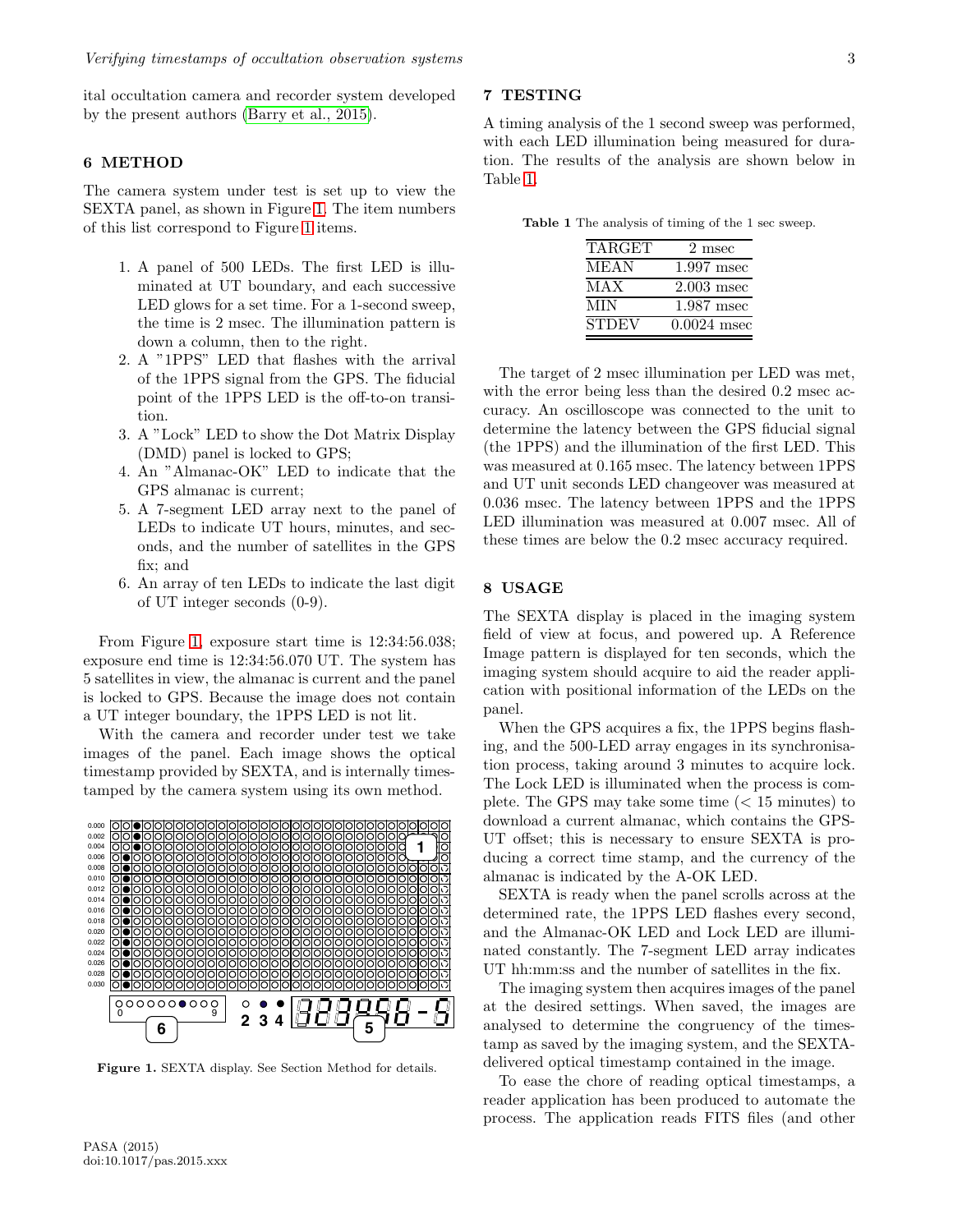common formats) and can extract timestamp and exposure duration information from the FITS header if these are present.

In Figure [2,](#page-7-0) the expected position of each LED is shown by blue markers, with red markers where the LED brightness is above the threshold level. The optical, FITS derived and file creation time stamps are compared at the bottom of the window.

# <span id="page-3-0"></span>9 TESTING OF A GPS BASED VIDEO CAMERA USED FOR OCCULTATIONS

The Watec 120N analog video camera has been used for occultation recordings of Pluto and main belt asteroids [\(Sicardy et al., 2011\)](#page-6-9). The camera has the ability to synthesise long duration exposures by accumulating (stacking) short duration images in an internal buffer, then output the stacked images in accordance with the NTSC/PAL standard.

Figure [3](#page-7-1) shows three consecutive video frames from a PAL Watec 120N camera with no accumulation (i.e. 40 msec of imaging time per picture) while recording a view of SEXTA. The images were time-stamped with a commercially available video time inserter (IOTA-VTI, VideoTimers Inc, CA, USA); the VTI time stamp being shown at the bottom of each image, and circled on the left image in orange. The middle image has the SEXTA derived optical time stamp provided in the section below the image, along with the file creation time stamp.

The first item of note is that there is very little dead time between frames. The left picture ends with the  $499<sup>th</sup>$  LED on the SEXTA panel being illuminated at the end of the fifth UT integer second. The middle picture shows the  $500^{th}$  LED of the fifth second illuminated and then 19 LEDs (38 msec) in the sixth second. The right picture shows the LED for the  $38^{th}$  msec partially illuminated, indicating that the dead time is much less than 2 msec.

The second item of note is that the middle of the illuminated LED band is twice as bright as the other illuminated LEDs. This is because the Watec camera records in an interlaced manner, with the even raster lines being exposed first, and the odd raster lines being exposed second (thus seeing different times, even though they are adjacent to each other on the image). The bright LED occurs where the second field begins exposure while the first field is still being exposed. The amount of field overlap or separation varies with exposure settings and must be determined for a given camera at a given setting.

The third item of note is that the SEXTA central image timestamp reads 40 msec before the IOTA-VTI timestamp. This is due to the delay induced by the buffer system of the camera and is the instrument delay (ID) time [\(Mousis et al., 2014\)](#page-6-14) [\(Harrington and French, 2010\)](#page-6-11). It is common with anathe correct timestamp. The issue of ID varying with analog camera settings is a long standing problem. No automated means of addressing it presently exists. It remains a task for the operator to compile a table of ID for each camera setting, and then manually apply it where time values are needed.

# <span id="page-3-1"></span>10 TESTING OF NTP BASED CCD CAMERAS USED FOR **OCCULTATIONS**

#### 10.1 Preamble:-

The SBIG (Santa Barbara Instruments Group) family of cameras have been used for TNO occultations on several occasions [\(Braga-Ribas et al., 2013\)](#page-6-2) [\(Sicardy et al., 2011\)](#page-6-9). Unlike the video camera described above, theses cameras are driven by software running on a tethered PC; this controls the camera gain, initiates image acquisition, and defines the region of interest (ROI) on the CCD chip; and the camera downloads the ROI to storage on the computer. The camera control software and host PC are therefore critical parts of the imaging system.

Image timestamps are derived from the PC system clock, which is synchronised to UT by means of the Network Time Protocol (NTP). NTP requires an active internet connection to operate, and makes use of NTP servers available on the internet, to determine UT to a variable degree of error. The NTP system can, when connected to low stratum number NTP timeservers over a low latency network connection, offer PC system times which are within tens of milliseconds of true UT [\(Frassetto, Owens, and Crotwell, 2003\)](#page-6-15).

#### 10.2 Methods:-

We tested two SBIG CCD cameras; the ST10XE using CCDops v5.6 (Santa Barbara Instruments Group, CA, USA) as the control program, and the ST8 using both MaximDL v5.03 (Diffraction Limited, Ottawa, Canada) and CCDSoft v5.00.210 (Software Bisque, CO, USA) as the control programs. All cameras had mechanical shutters and a USB connection to the PC.

#### $10.2.1$   $ST10XE + CCDops$

We installed the SBIG ST10XE camera + CCDops on a Windows 7 32-bit computer with a Core I7 processor, 4 GB RAM, a 1 TB 5400 rpm hard drive, and provided with an ADSL2+ network connection of ∼1 Mbps. NTP was synchronised using a human machine inter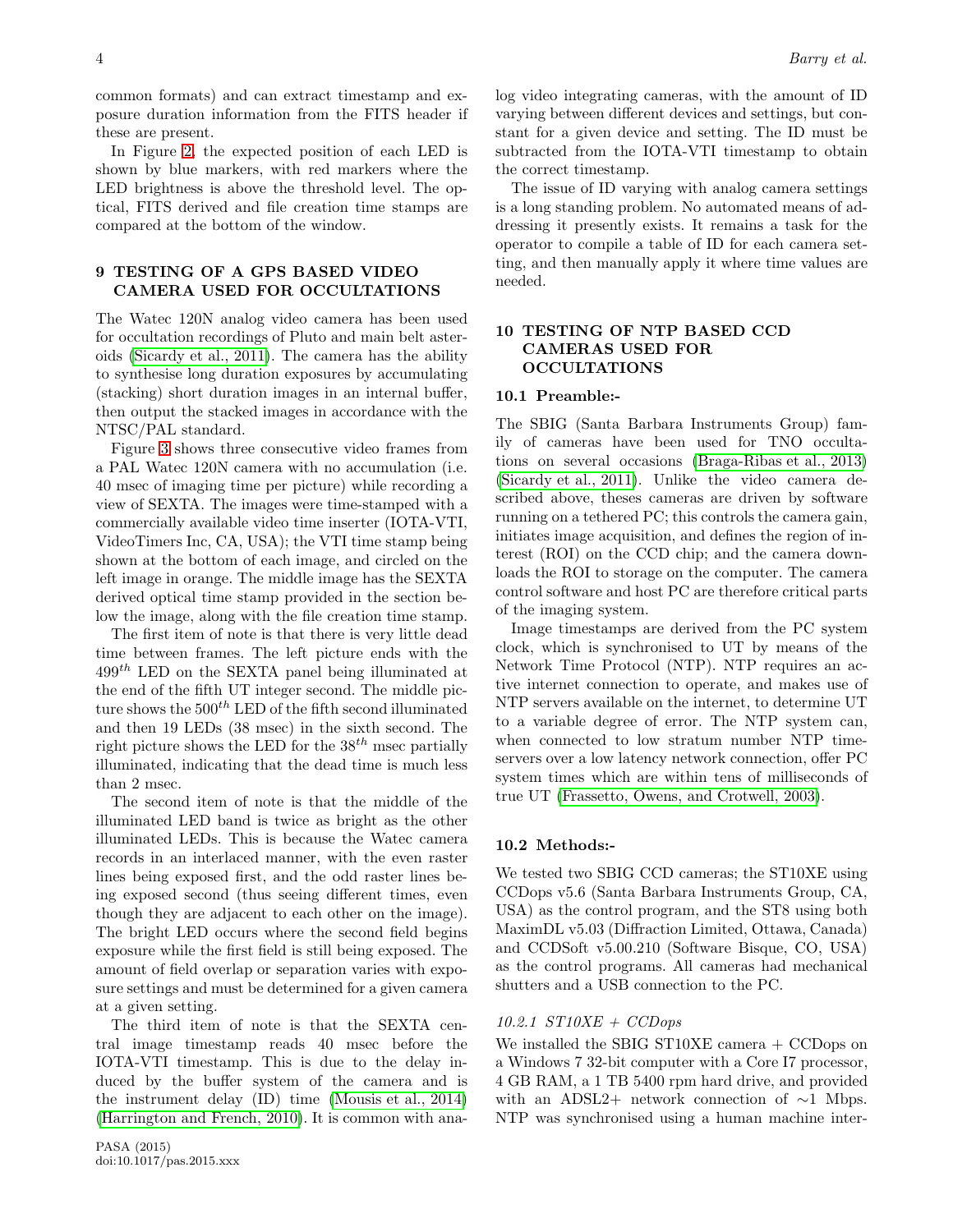face called Dimension4 (D4), freely available as a download, which allows the user to run NTP as a service on Windows 7 machines, synchronise to designated NTP servers, and maintain a log of the offsets from UT over time. D4 was peered with a server from the Australian NTP Pool, and a log of the offsets was collected during the camera testing run. The offset time during the run was +115 msec, i.e the PC was ahead of UT by this amount.

The camera was set to take images with an exposure duration of 250 msec, and as frequently as the camera and PC software could work, which was an image about every 4 seconds. The imaging run was over 17 minutes (266 frames), which would be a reasonable period for a TNO occultation recording.

The SEXTA panel was configured to have a sweep time of 5 seconds, giving a temporal resolution of 10 msec per LED illumination time.

#### 10.2.2 ST8 + MaximDL and CCDSoft

We installed the SBIG ST8 camera, MaximDL and CCDSoft on a Windows 7 64 bit computer with a Core i7 processor, 8GB RAM, and provided NTP services via a LAN Stratum 3 NTP timeserver synced to two regional Stratum 1 timeservers (time.uwa.edu.au and dns.iinet.net.au). NTP on the PC was synchronised using Tardis, a freely available interface with updates running every 60 seconds.

The camera was set to take images of 1.9 second duration, and the SEXTA panel was configured for a sweep time of 2 seconds, giving a temporal resolution of 4 msec. We took 100 images with each control program, then rotated the camera housing 180 degrees so that the CCD saw the SEXTA panel sweeping from right to left instead of the normal left-to-right, and repeated the 100 exposures. This was to elucidate any effect that the mechanical shutter might have on the imaging exposure, as the shutter is not instantaneous in its operation but sweeps over the field always in one direction with respect to the CCD.

#### <span id="page-4-0"></span>10.3 Results:-

#### 10.3.1 CCDops

The major finding was that the CCDops program wrote a timestamp to the header which resolved to the second, and no further. Thus, if an image was begun at 01h 23m 45.678s, the FITS header would be written as 01:23:45.000. This produced most of the error between optical timestamps and FITS. The FITS time was the image start time (which is what the FITS standard requires for the DATE-OBS field), rather than the image central time which would be what an astronomer would use in calculations.

Secondly, the PC clock was ahead of UT by 115 msec at the time of the imaging run, as indicated by D4. This is a high offset for an NTP synced computer, and a more reasonable result would be around 20 msec. Possible reasons were the short time that D4/NTP was running on the computer (about 4 hours before the imaging run) which is known to cause larger offsets [\(Frassetto, Owens, and Crotwell, 2003\)](#page-6-15). We graphed the time (see Figure [4\)](#page-8-0) within any UT second when an image was started (as measured by optical time stamp). We measured the error between FITS and optical start time, which should have been between zero and one second (due to the integer second resolution of the FITS timestamp) if the PC was synchronised perfectly with UT. We found that the knee in the graph occurred at the optical fraction second time around 875 to 895 msec, rather than 1000 msec. The disparity of 105 to 125 msec is in good agreement with the D4-reported offset of  $+115$  msec.

Thirdly, imaging cadence (see Figure [5\)](#page-8-1) was not particularly steady. The average image cadence was 3.91 sec, with a jitter of  $-32$  to  $+408$  msec. This jitter would be difficult or impossible to detect using FITS information as it presently stands.

The FITS header exposure times (image duration) were very consistent and agreed well with the optical information. The maximum and minimum exposure was 240 msec and 260 msec, with the mean and standard deviation being 250.9 msec±0.0034 msec.

Imaging time to download time was 0.25 vs 3.91 seconds, which is acceptable for a testing regime. See Figure [6.](#page-9-0)

#### <span id="page-4-1"></span>10.3.2 MaximDL and CCDSoft

The MaximDL program wrote timestamps resolved to the centisecond, while CCDSoft wrote millisecond resolution timestamps to the FITS header, but the delay between header start time and optical start time for MaximDL was 802.2 msec average, with excursions of  $\pm 20$  msec; while with CCDsoft, the delay was much less, being 79.1 msec average, with excursions of  $\pm 17$  msec. This represents an order of magnitude improvement in timestamp accuracy with CCDSoft.

Image cadence for MaximDL and the ST8 with a 1.9 sec exposure was  $9.8535$  sec average, with  $\pm 54$  msec jitter. CCDSoft and the ST8 had a very similar cadence of 9.9893 sec average, and an identical jitter of  $\pm 54$  msec.

Image duration was identical for both MaximDL and CCDSoft, with an average of 1.92 sec  $\pm 18$  msec.

The mechanical shutter introduced a small (but measurable) left-to-right time bias across the CCD of around 14 msec. That is, an event recorded near the leading edge of the CCD (which opens to light first, and which we consider here as the left edge) is delayed less than an event recorded near the trailing edge of the CCD (which opens to light only when the shutter has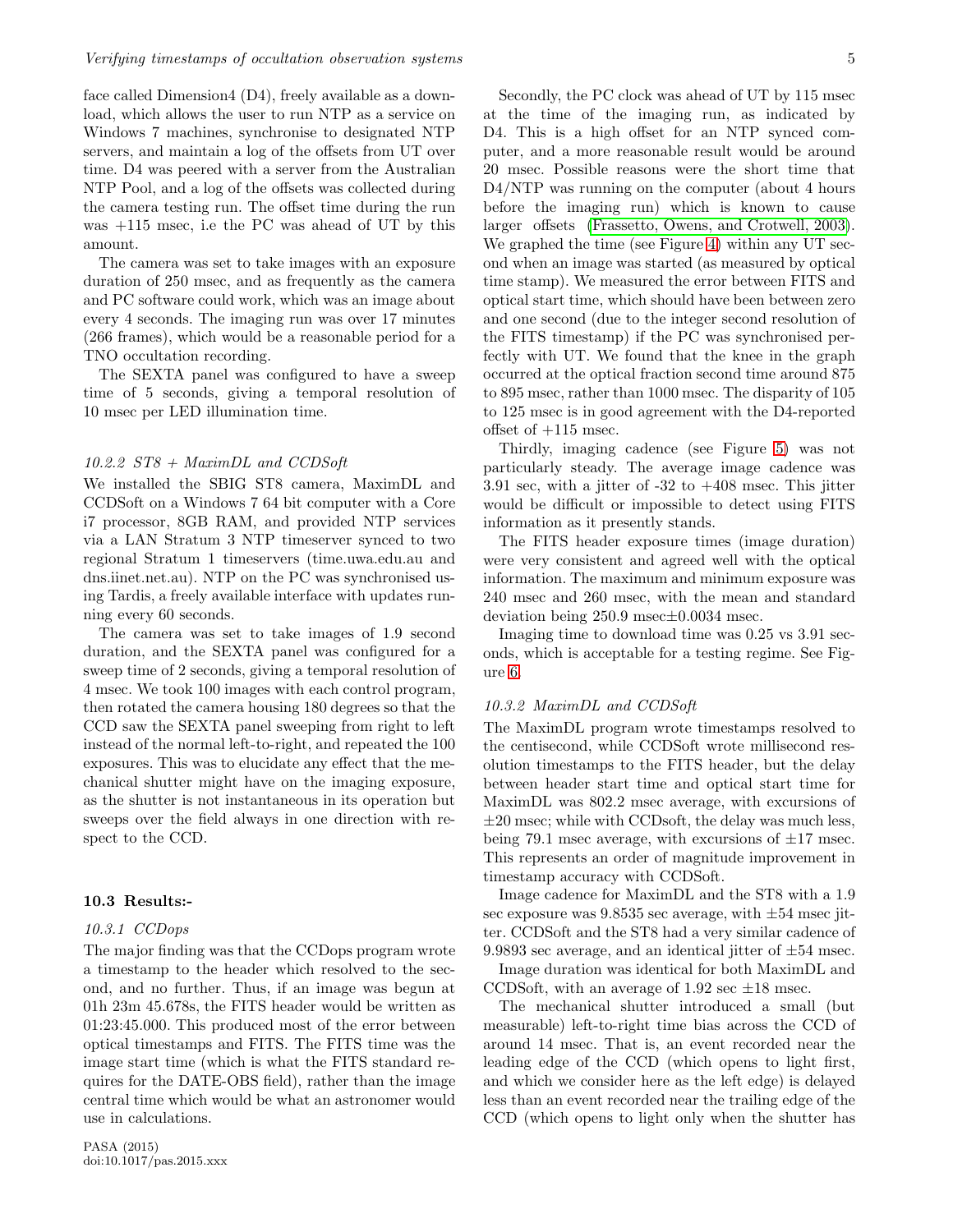traversed the CCD). This was confirmed when the camera was rotated 180 degrees with respect to the SEXTA panel, so that the SEXTA sweep was from right-to-left. See Figure [7.](#page-9-1)

## 10.4 Discussion:-

The three CCD camera control software programs examined produced timestamps with widely varying fidelities to UT. The worst case was CCDops, with a delay of 1 second from true, due to integer second time recordings, and a cadence jitter of 400 msec. Add to this an unknown NTP offset and it is easy to appreciate the difficulties experienced by the Chariklo researchers mentioned in Section 2.

The best case was CCDsoft, with a delay of less than 100 msec from true, and a cadence jitter of 40 msec an order of magnitude improvement over the worst case. The NTP offset remains an undocumented quantity.

The image duration variability for all programs was  $\pm 18$  msec, and we speculate that this may be due to the exposure being timed by the hardware in the camera rather than the host PC.

The most severe timing issue was the fact that the NTP offset was not recorded in the FITS header by any of the programs tested. Because of this, some other means must be employed to verify that NTP is operational and has reasonably low offsets. If this is not done, the FITS timestamp would be in error from true by an unknown number of seconds.

The imaging cadence variation is less amenable to simple fixes, and may depend on what the host computer is doing (i.e. other housekeeping tasks). This topic is beyond the scope of this discussion.

#### 10.5 Limitations:-

This examination of two NTP based cameras with three commercial programs is a good beginning, but cannot be considered exhaustive testing of any system. It is entirely possible that further testing may uncover outlier events which compound any errors detected here by orders of magnitude.

# 11 INFERENCES FROM TESTING

The SEXTA result for a given camera and recorder system does not necessarily provide assurance that the camera system will continue to perform in the same way in the future. Such assurance would come from repeated testing over some reasonable period of time.

The Watec analog video camera and GPS-based video time inserter examined here have been found to be stable and consistent in behaviour. This offers confidence that results obtained in the future can be relied upon.

The SBIG cameras and NTP-based time references examined here have more variable results which could compromise occultation recording timings to the extent seen in the Chariklo occultation mentioned in Section [2.](#page-0-0) Some avenues of exploration remain to improve the method.

## 12 CONCLUSION

A system for verifying time-stamped image time and duration, to 2 msec precision and within 1 msec of GPS fiducial time, is described. The system is very low cost and requires minimal assembly. Parts are readily obtainable. Source code and wiring diagrams and a built app with source code for analysing the image time stamps are provided and available for download.

# SUPPLEMENTARY DATA

The supplementary data with additional documentation, web links for more references, build notes, source code, and applications for Windows 7+, MacOS 10.7+, and Linux Ubuntu 12.04 can be found at:

<http://www.kuriwaobservatory.com/SEXTA/> <http://www.tonybarry.net/>

## ACKNOWLEDGEMENTS

The original anecdotal work that inspired the development of SEXTA can be found at:-

[http://www.dangl.at/exta/exta](http://www.dangl.at/exta/exta_e.htm) e.htm The author, Gerhard Dangl, has stated :-

"...Because of the relative complex design required for this functions and the big display with a large number of LEDs the goal was not to develop this device for reproduction. So at the moment it will stay as a very useful prototype device." (Page dated October 10, 2012, retrieved on 2014-07-24 08:41:00 UT)

As such, this work cannot be tested or verified, or used by others for further investigation; and this absence led to the development of SEXTA.

The authors would also like to thank Mr. Edward Dobosz of the Western Sydney Amateur Astronomy Group for assistance with the testing of an SBIG camera.

# FINANCIAL SUPPORT

T.B. was supported by a Joint Research Engagement (JRE) grant from the University of Sydney (2012 – 2014).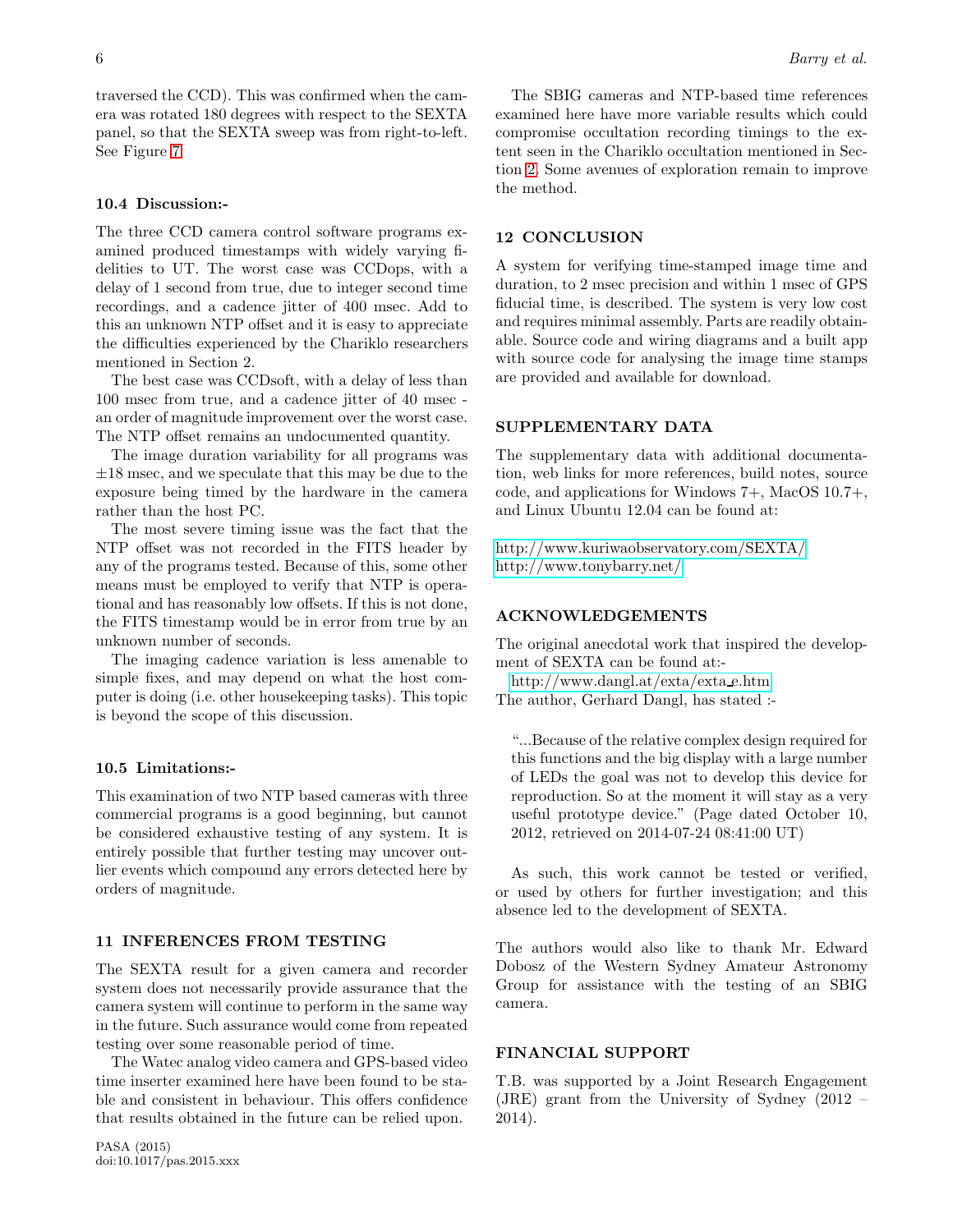# CONFLICTS OF INTEREST

None.

# REFERENCES

- <span id="page-6-13"></span>Barry M.A., Gault D., Pavlov H. et al., 2015, in preparation.
- <span id="page-6-2"></span>Braga-Ribas F., Sicardy B., Ortiz J.L. et al., 2013 AJ, 773:26
- <span id="page-6-3"></span>Braga-Ribas F., Sicardy B., Ortiz J. L., et al., 2014, Nature, 508, 72-75
- <span id="page-6-4"></span>Braga-Ribas F., Sicardy B., Ortiz J. L., et al., 2014, Nature, 508, Supplementary Information
- <span id="page-6-12"></span>Dangl G., 2012, Web page retrieved on 2014-07-24 08:41:00 UT [http://www.dangl.at/exta/exta](http://www.dangl.at/exta/exta_e.htm) e.htm
- <span id="page-6-10"></span>Davidhazy A, 2006, Rochester Institute of Technology ScholarWorks, Web page retrieved on 2015-01-06 09:05:00 UT <http://scholarworks.rit.edu/article/208>
- <span id="page-6-15"></span>Frassetto A., Owens T.J., and Crotwell P., Seismological Research Letters, Sept / Oct 2003, Vol 74:5 pp 649-652
- <span id="page-6-8"></span>Gulbis A.A.S., Bus S.J., Elliot J.L. et al., 2011, PASP, 123, 902
- <span id="page-6-11"></span>Harrington J. and French R.G., 2010, AJ, 716:398-403
- <span id="page-6-5"></span>Hudgins D.W. and Filipovic M.D., 2002, PASA, 19, 443-447
- <span id="page-6-6"></span>Lockhart M., Person M., & Elliot J., 2010, PASP, 122, 1207
- <span id="page-6-14"></span>Mousis O., Hueso R., Beaulieu J.P. et al., 2014, ExA (in press)
- <span id="page-6-1"></span>Roques F., Boissel Y., Doressoundiram A. et al., 2009, EM&P 105:201
- <span id="page-6-9"></span>Sicardy B, Broughton J., Bolt G. et al., 2011, AJ, 131:67
- <span id="page-6-7"></span>Souza S.P., Babcock B.A., Pasachoff J.M., et al., 2006, PASP, 118, 1550
- <span id="page-6-0"></span>Young E.F., Young L.A., Olkin C.B. et al., 2011, PASP, 123, 735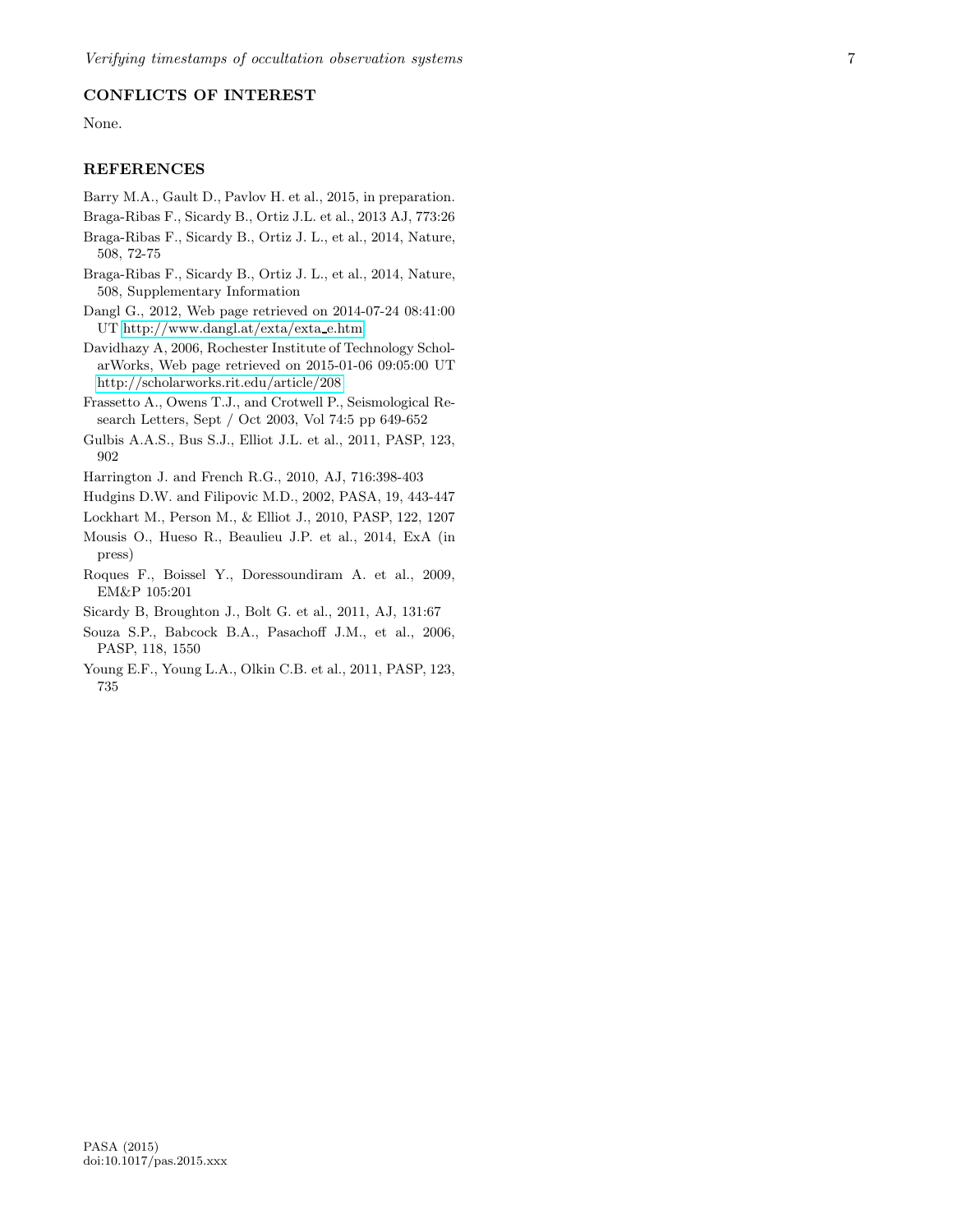

<span id="page-7-0"></span>Figure 2. SEXTA Reader application screen. For details see Section [8.](#page-2-2)



<span id="page-7-1"></span>Figure 3. Three frames from a GPS timestamped video occultation camera. For details see section [9.](#page-3-0)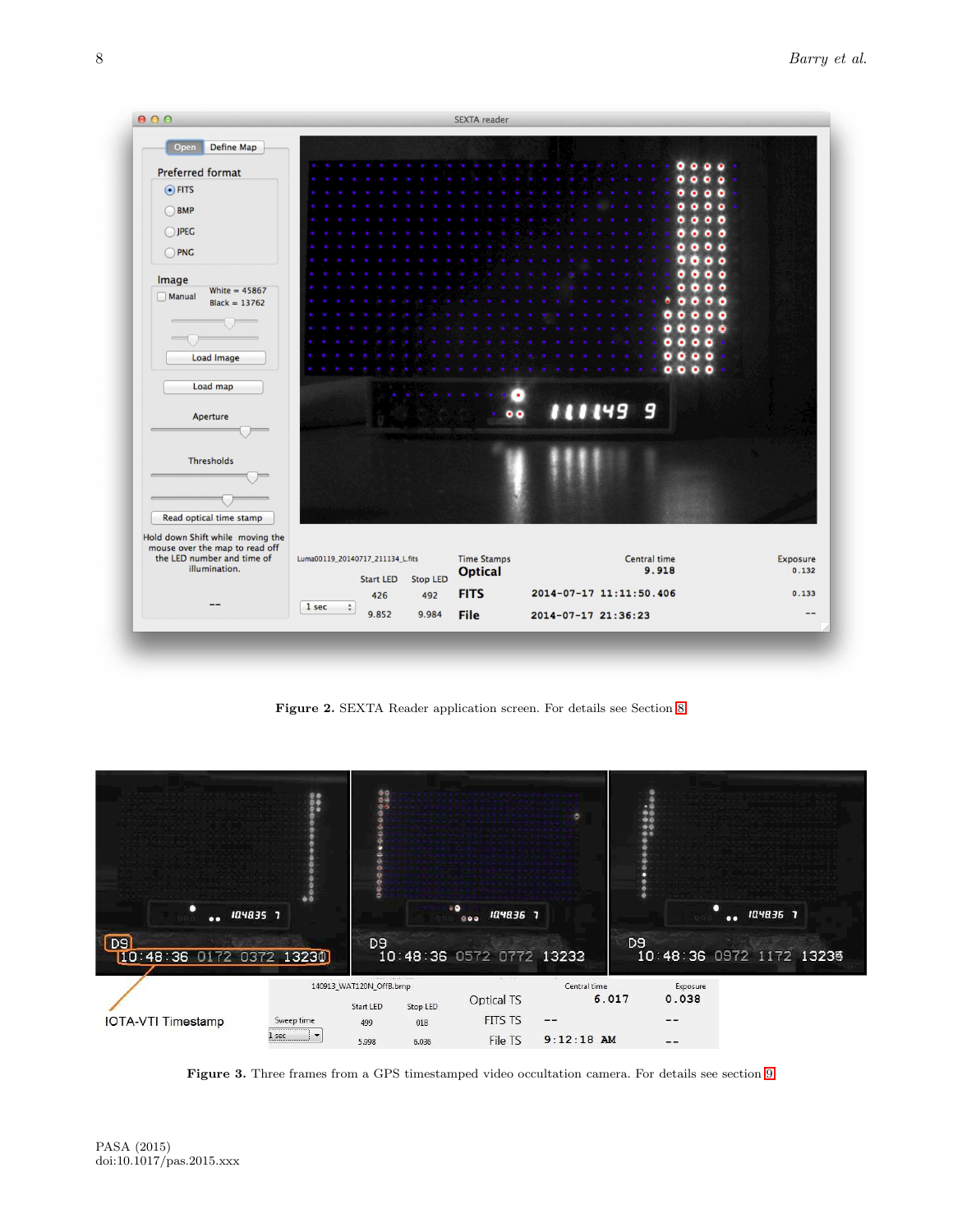

<span id="page-8-0"></span>Figure 4. Optical-to-FITS fractional second error showing NTP offset for an NTP based CCD camera + CCDops.



<span id="page-8-1"></span>Figure 5. Imaging cadence of an NTP based CCD camera + CCDops.